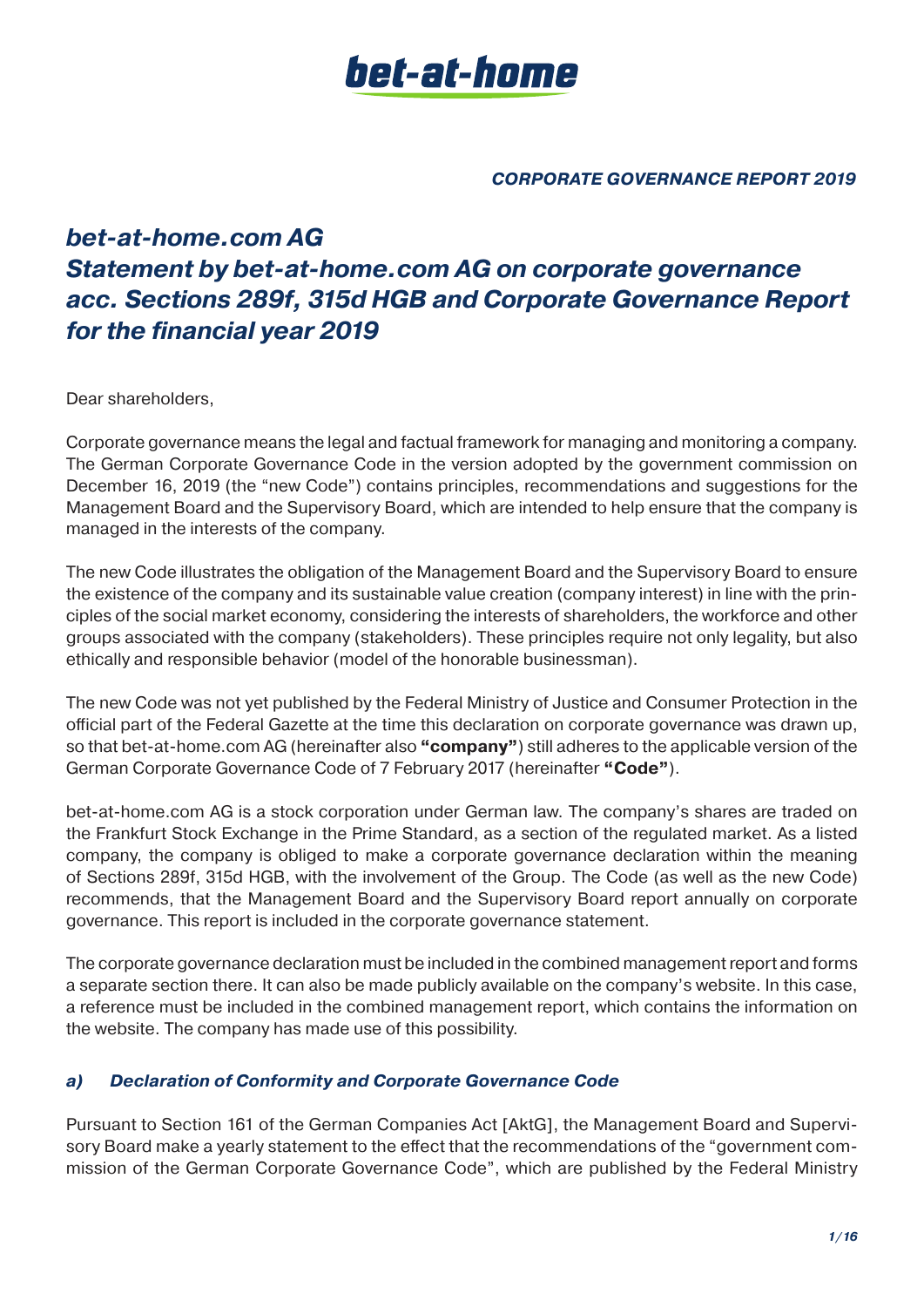

of Justice in the official section of the Federal Gazette, have been and will be complied with or which recommendations have not or will not be implemented and why not (so-called "comply or explain" principle). This is known as the **"Declaration of Conformity"**. A company is listed within the meaning of Section 3 (2) AktG if its shares are admitted to a market regulated and overseen by officially recognized authorities, which regularly takes place and which is directly or indirectly available to the public. This is the case for the bet-at-home.com AG as a result of the listing in the Regulated Market of the Frankfurt Stock Exchange.

# *b) Corporate Governance Report / Corporate Governance Statement*

The contents of corporate governance reporting specified by the Code are:

- according to Section 3.10 of the Code, the report regarding Corporate Governance
- according to Section 5.4.1 of the Code, the objectives of the Supervisory Board regarding its composition (**"diversity"**) and the status of their implementation,
- according to Section 7.1.3 of the Code, information on share option programs and similar sharebased incentive systems within the company unless this information is already provided in the financial statements, consolidated financial statements or compensation report.

| <b>Recommendation B.2</b> | The Supervisory Board, together with the Management Board, is<br>responsible for <b>long-term succession planning</b> ; the procedure<br>should be described in the corporate governance statement.                                                                                                                                                                                                                                                                                                                                                                                                                                                                                                                                         |
|---------------------------|---------------------------------------------------------------------------------------------------------------------------------------------------------------------------------------------------------------------------------------------------------------------------------------------------------------------------------------------------------------------------------------------------------------------------------------------------------------------------------------------------------------------------------------------------------------------------------------------------------------------------------------------------------------------------------------------------------------------------------------------|
| <b>Recommendation B.5</b> | An age limit should be set for members of the Management Board<br>and specified in the corporate governance declaration.                                                                                                                                                                                                                                                                                                                                                                                                                                                                                                                                                                                                                    |
| Recommendation C.1        | The Supervisory Board should set specific goals for its composi-<br>tion and develop a competence profile for the entire committee.<br>The Supervisory Board should pay attention to diversity. Propos-<br>als from the Supervisory Board to the Annual General Meeting<br>should take these goals into account and at the same time aim to<br>fill out the competence profile for the entire committee. The state<br>of implementation should be published in the corporate govern-<br>ance declaration. This is also intended to provide information on<br>the number of independent shareholder representatives that the<br>shareholder representatives on the Supervisory Board consider<br>appropriate and the names of these members. |
| <b>Recommendation C.2</b> | An age limit should be set for members of the Supervisory Board<br>and specified in the corporate governance declaration.                                                                                                                                                                                                                                                                                                                                                                                                                                                                                                                                                                                                                   |

The contents of reporting on corporate governance specifically named by the new Code are: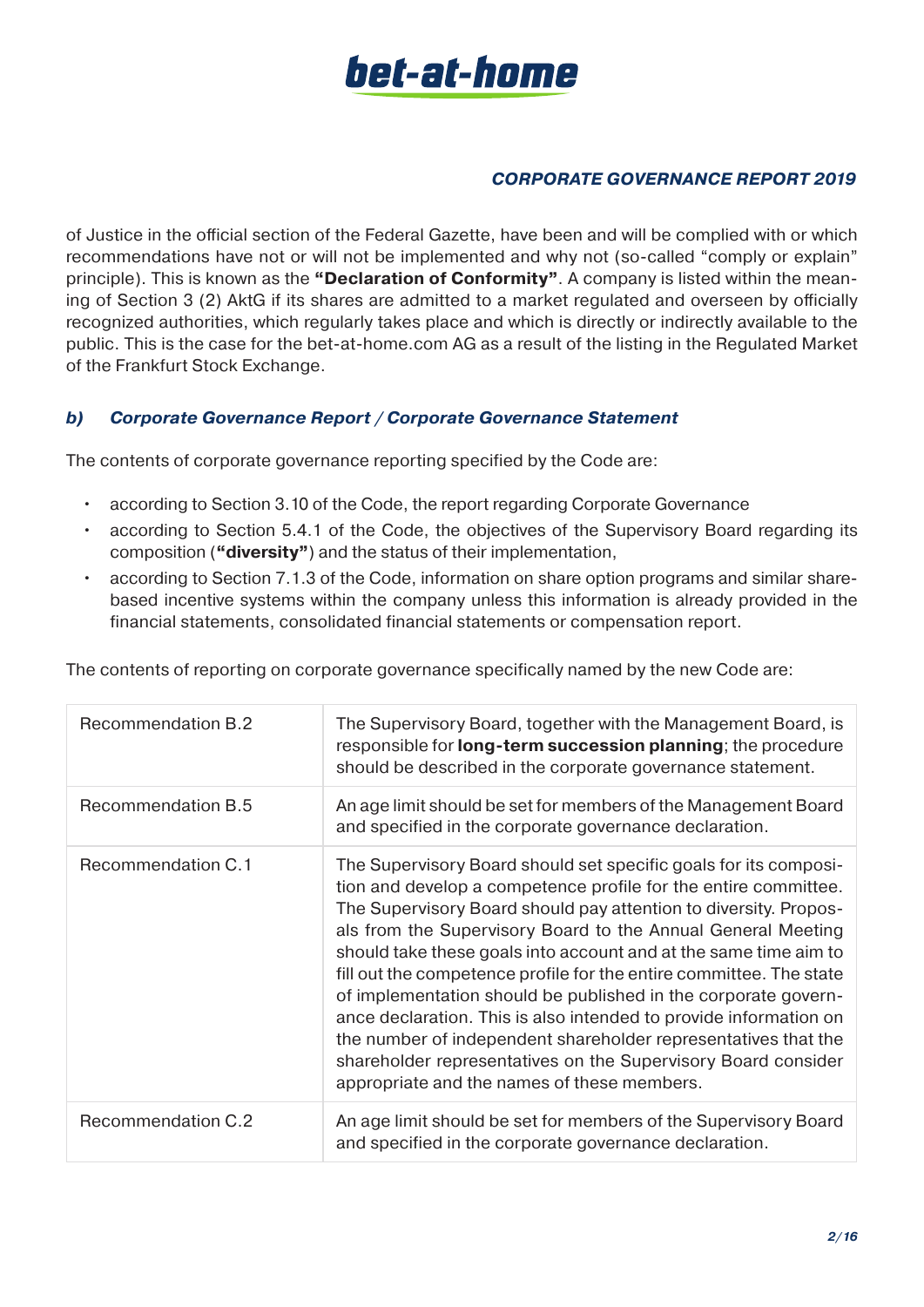

| Recommendation C.8        | If one or more of the indicators mentioned in recommendation<br>C.7 (indicators for the assessment of the independence of the<br>members of the Supervisory Board) are met and the member of<br>the Supervisory Board in question is nevertheless regarded as<br>independent, this should be justified in the declaration on corpo-<br>rate governance. |
|---------------------------|---------------------------------------------------------------------------------------------------------------------------------------------------------------------------------------------------------------------------------------------------------------------------------------------------------------------------------------------------------|
| <b>Recommendation D.2</b> | Depending on the specific circumstances of the company and<br>the number of its members, the Supervisory Board should form<br>professionally qualified committees. The respective committee<br>members and the committee chair should be named in the cor-<br>porate governance declaration.                                                            |
| Recommendation D.13       | The Supervisory Board should regularly assess how effectively<br>the Supervisory Board as a whole and its committees are per-<br>forming their tasks. In the corporate governance declaration, the<br>Supervisory Board should report whether and how a self-assess-<br>ment was carried out.                                                           |
| <b>Principle 22</b>       | The Supervisory Board and Management Board report annually<br>on corporate governance in the corporate governance declara-<br>tion.                                                                                                                                                                                                                     |
| <b>Recommendation F.4</b> | The Supervisory Board and Management Board of listed compa-<br>nies regulated by special law should state in the corporate gov-<br>ernance declaration, which recommendations of the code have<br>not been applicable due to overriding legal provisions.                                                                                               |
| <b>Recommendation F.5</b> | The company should keep the corporate governance statements<br>and declarations of conformity with the recommendations of the<br>Code available on its website for at least five years.                                                                                                                                                                 |

The Corporate Governance Declaration shall include (i) the declaration of conformity, (ii) relevant disclosures of corporate governance practices that are in excess of those required by law, and where they are publicly available, (iii) a description of the workings of the Management Board and the Supervisory Board and the composition and functioning of their committees and (iv) the provisions of Section 76 (4) and Section 111 (5) of the German Stock Corporation Act (targets for the proportion of women in the two management levels below the Board of Management, the Supervisory Board and the Management Board) and whether the set targets have been reached during the reference period and, if not, information on the reasons. Furthermore, a description of the concept of diversity (v) that is pursued with regard to the composition of the representative body and the Supervisory Board with respect to aspects such as age, gender, educational or professional background, as well as the objectives of this concept of diversity, the nature of his implementation and the results achieved in the financial year.

Corporate governance practices are not published outside the Corporate Governance Declaration002E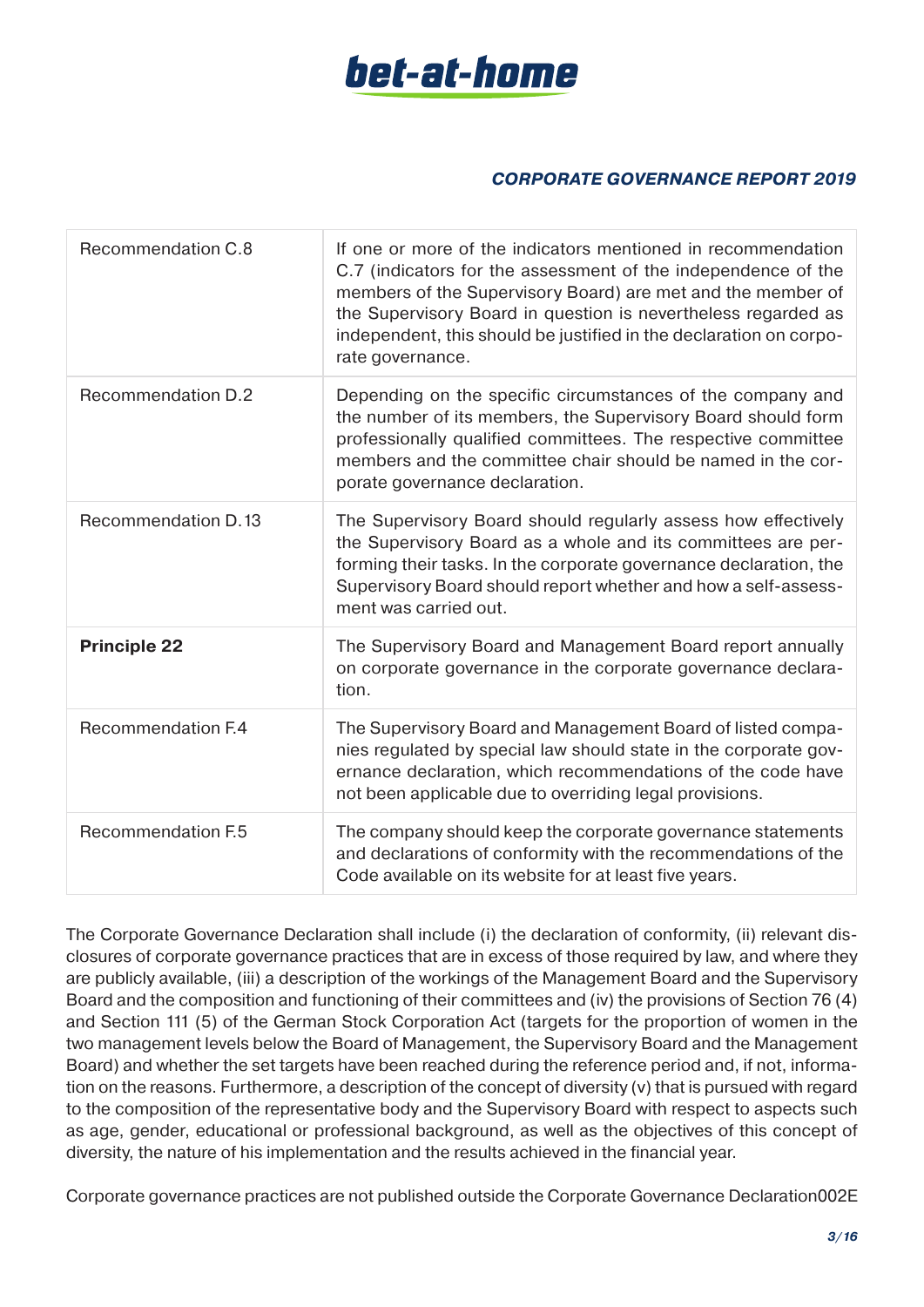

# *I. DECLARATION OF CONFORMITY IN ACCORDANCE WITH SECTION 161 AKTG*

In December 2019, the Management Board and Supervisory Board issued the following Declaration of Conformity:

*The Management Board and Supervisory Board of bet-at-home.com AG herewith declare that bet-at-home.com AG has been implementing the recommendations of the German Corporate Governance Code pursuant to the declaration of conformity of March 2019 in the version dated 7 February 2017 until the date of the issuance of this Declaration of Conformity with the exceptions disclosed in March 2019.*

*Furthermore, the Management Board and Supervisory Board of bet-at-home.com AG declare, that bet-at-home.com AG will implement the recommendations of the German Corporate Governance Code in the version dated 7 February 2017 with the following exceptions (the sections below are those of the Code in the version dated 7 February 2017):*

#### *Deductible for the D&O policy for the Supervisory Board (Section 3.8)*

*The company has a D&O policy without any deductible for the members of the Supervisory Board. In the view of the company, such a deductible is not necessary to ensure the motivation and sense of responsibility of the members of the Supervisory Board. A deductible could even run counter to the company's efforts to obtain people of excellence from within Germany and abroad for its Supervisory Board. The Supervisory Board was also expressly excluded (Section 116 AktG) from the new statutory measures on the deductible for members of the Supervisory Board in the Act on the Appropriateness of Management Board Compensation [VorstAG] (§ 116 AktG).*

#### *The Management Board should have a chairman (Section 4.2.1)*

*No chairman of the Management Board has been appointed. The Management Board and Supervisory Board are of the opinion that the two members of the Management Board have worked together efficiently and like good colleagues hitherto. No need has therefore been seen to appoint a chairman thus far, especially since the Management Board presently consists of two people, for which the appointment of a chairman is not mandatory for organisational reasons either.*

#### *Committees (Section 5.3)*

*Under the Articles of Association, the company's Supervisory Board consists of three members. Given this size, it would appear neither necessary nor expedient to set up committees, as the imaginable tasks of committees could be performed just as effectively and competently by the entire Supervisory Board.*

#### *Composition of the Supervisory Board (Section 5.4.1)*

*The Supervisory Board must set specific objectives for its composition. In accordance with the Code*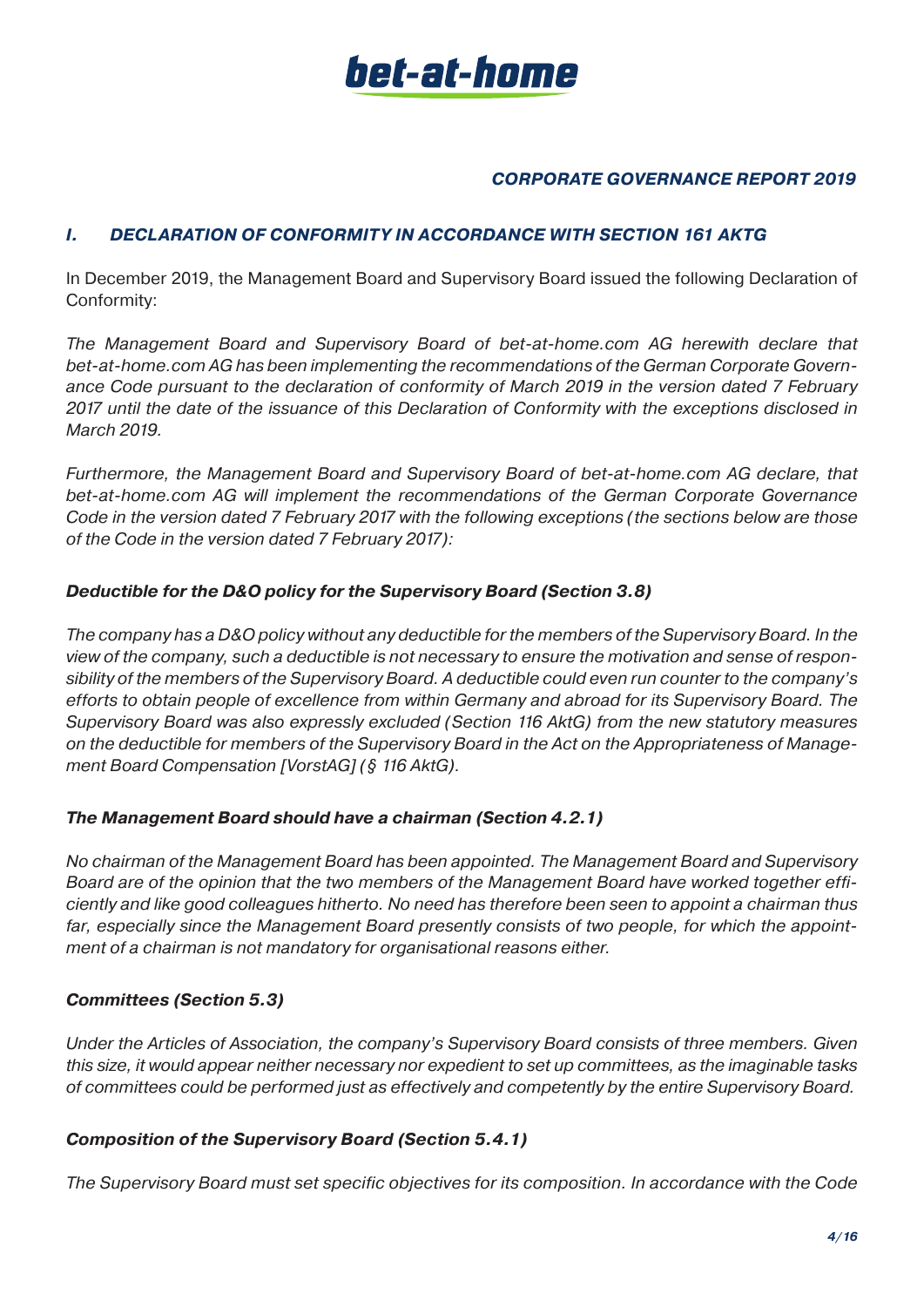

*in the version of 7 February 2017, these objectives will now also include a regulated limit for the time spent serving by each member on the Supervisory Board. However, the determination of a regulated limit for the time spent serving by each member on the Supervisory Board appears to be not useful from today's perspective. A time limit specifying the maximum time spent by each member serving on the Supervisory Board cannot be properly determined in abstract terms. The Supervisory Board is of the opinion that it would make more sense to assess in each individual case if the time already spent by each member serving on the Supervisory Board could prevent the member from performing their future duties in a factual, proper and unbiased manner.*

#### *Components and disclosure of Supervisory Board compensation (Section 5.4.6)*

*Compensation of the members of the Supervisory Board includes the position of chairman but not that of deputy chairman. Nor does there appear to be a need to differentiate between a deputy chairman and ordinary members, as the participation of all members is required for resolutions in the Supervisory Board of three people, so that cases where the chairman is represented by the deputy rarely occur in practice.*

# *II. DISCLOSURES REQUIRED BY SECTION § 289F (2) NOS. 2 TO 4 HGB*

The company is a company limited by shares under the laws of Germany. It is therefore governed in particular by German company law and capital market regulations as well as the provisions of the Articles of Association and the rules of procedure for the Management Board and Supervisory Board.

A two-tier management and supervision structure arises from the Management Board and Supervisory Board. Both executive bodies are committed to the interests of the shareholders and the good of the company. The AGM is the company's third executive body. It serves the decision-making process of the shareholders.

# *1. Management Board*

The Management Board represents the company externally. It conducts its business in accordance with the law, the Articles of Association and the rules of procedure for the Management Board and ensures suitable risk management. The Management Board develops the company's strategy, coordinates it with the Supervisory Board and ensures its implementation. The Management Board has the task of creating long-term value on its own responsibility.

The company's Management Board currently consists of two members. The members of the Executive Board are responsible for the areas of responsibility assigned to them, without prejudice to the overall responsibility of the two Executive Board members.

The Supervisory Board has issued rules of procedure for the Management Board. Under the rules of procedure for the Management Board, actions and business by the Management Board of fundamental importance require the approval of the Supervisory Board.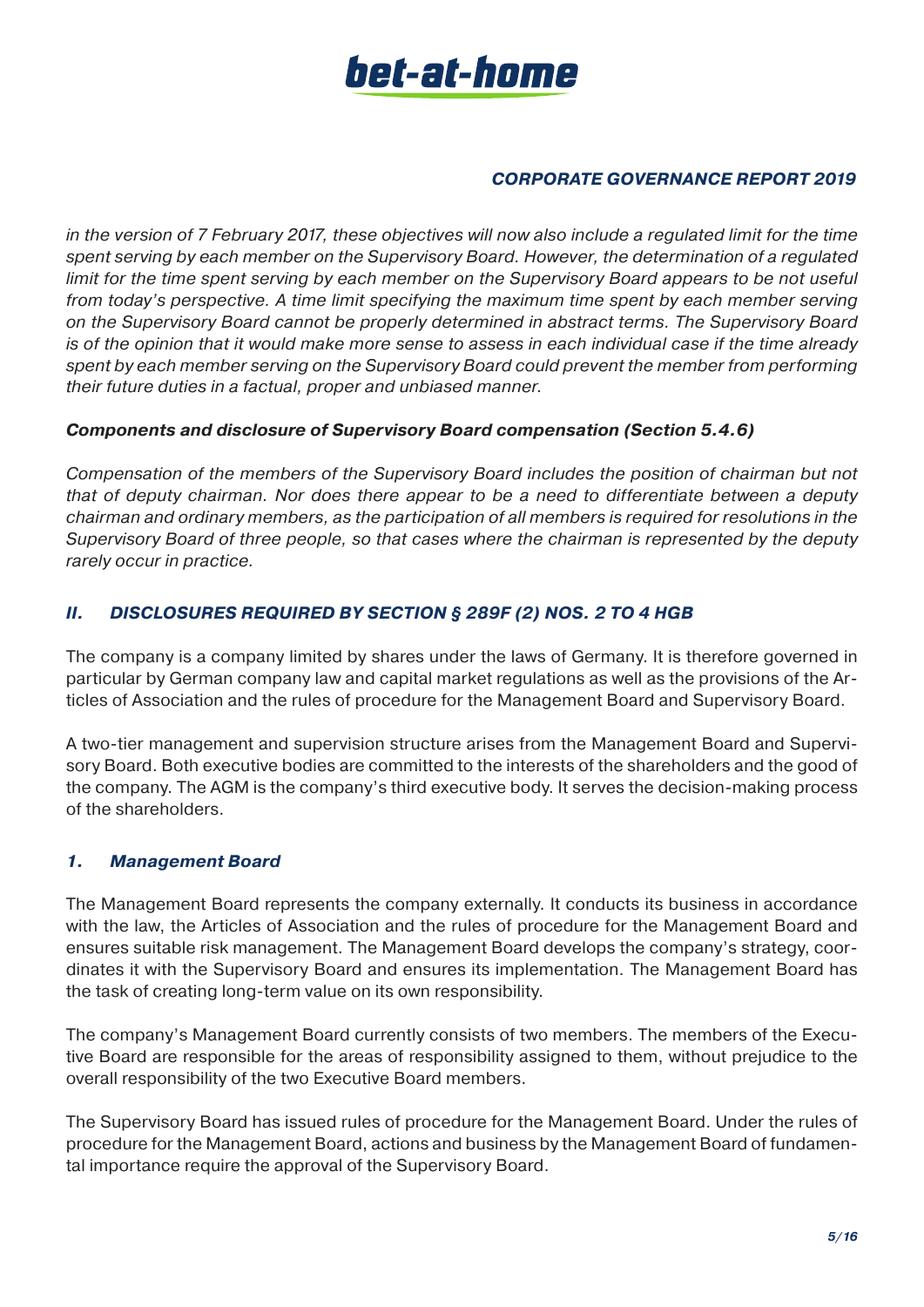

The Management Board reports regularly, promptly and comprehensively to the Supervisory Board on all key aspects of business development, significant business transactions and the current earnings situation, including the risk situation and risk management. Deviations in the course of business from planning and objectives are explained and justified to the Supervisory Board and discussed with it. In addition, the Management Board reports regularly on compliance, i.e. the measures for compliance with legal provisions and internal company guidelines that are the responsibility of the Management Board.

The Supervisory Board appoints the members of the Management Board for a maximum of five years. A repeated appointment or extension of the term of office, each for a maximum of five years, is permitted. It requires a new Supervisory Board resolution, which can be taken at the earliest one year before the end of the previous term.

The Supervisory Board has set an age limit for the Management Board. Accordingly, a member of the Management Board cannot be who has reached the age of 67.

The Supervisory Board concludes the Management Board's service contracts with the members of the Management Board. When determining the total remuneration of the individual Management Board member (salary, profit sharing, expense allowances, insurance fees, commissions, incentiveoriented remuneration commitments such as stock options and all types of fringe benefits), the Supervisory Board must ensure that this is in a reasonable relationship to the tasks and performance of the Management Board member as well as the situation of the company and do not exceed the usual remuneration without special reasons. The remuneration structure of listed companies is to be geared towards sustainable and long-term development of the company. Variable remuneration components should therefore have a multi-year assessment basis. The Supervisory Board should agree on a limitation option for extraordinary developments.

According to the law implementing the second shareholder rights directive (ARUG II), a new Section 87a AktG was enacted. The Supervisory Board of the listed company therefore decides on a clear and understandable system for remuneration of the members of the Management Board. In accordance with Section 120a of the German Stock Corporation Act, which has also been added, the Annual General Meeting of the listed company will in future decide on the approval of the remuneration system presented by the Supervisory Board for the members of the Management Board with every significant change to the remuneration system, but at least every four years.

In accordance with the statutory provisions in Section 87a AktG, the system for the remuneration of members of the Management Board will be presented to the Annual General Meeting in 2021.

# *2. Supervisory Board*

The company's Supervisory Board is composed of three members in accordance with sections 95, 96 (1) and 101 (1) AktG in conjunction with section 10 (1) of the Articles of Association, all of whom are elected by the Annual General Meeting. In accordance with Section 10 (2) of the Articles of Association, the election of the members of the Supervisory Board takes place after the determination of the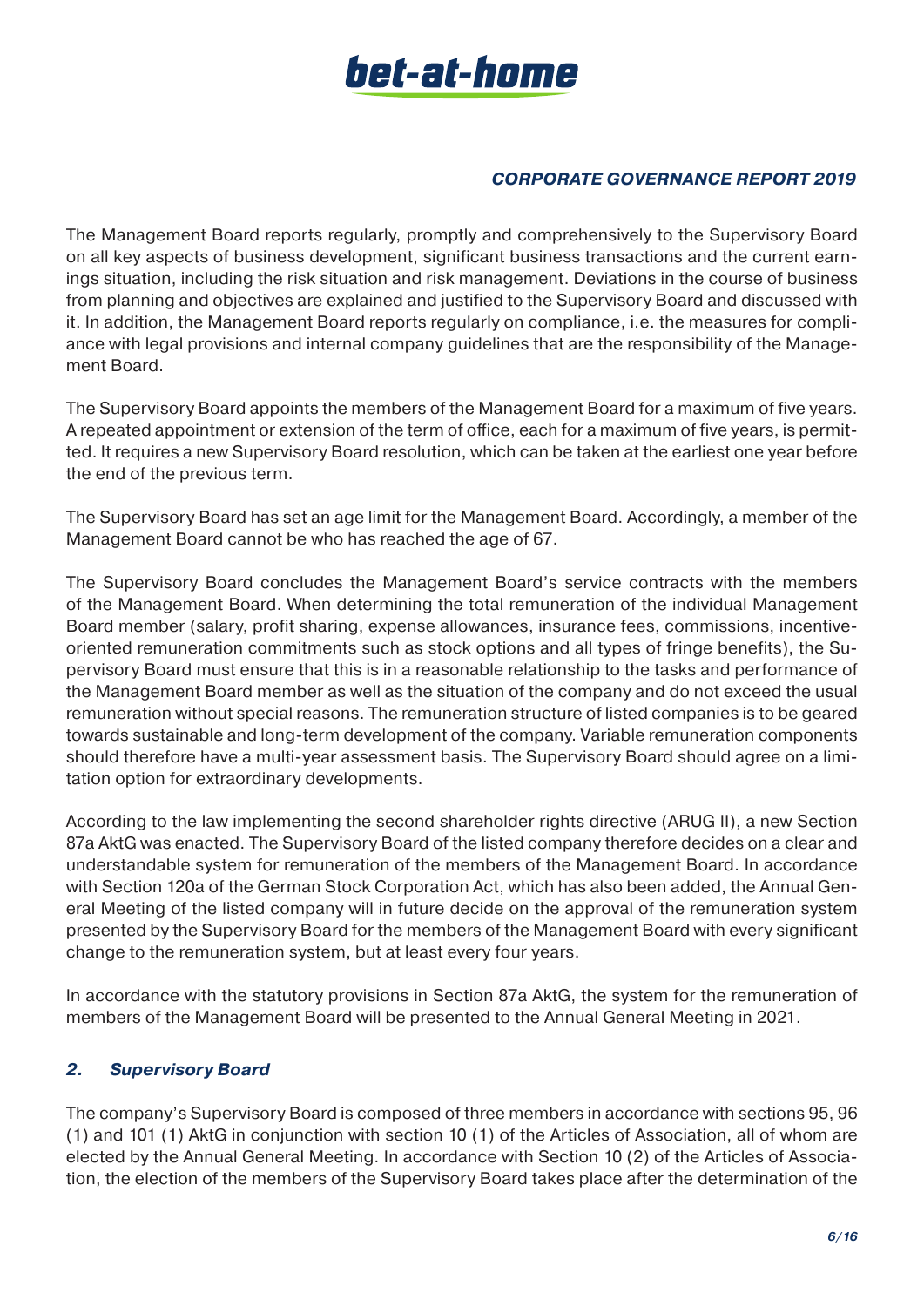

Annual General Meeting at the longest until the end of the Annual General Meeting, which decides on the discharge for the fourth financial year after the beginning of the term of office. The financial year in which the term of office begins is not counted. The Supervisory Board advises the Management Board on the management of the company. He monitors his activity. The Supervisory Board appoints and dismisses the members of the Management Board, decides on the remuneration system for the Management Board members and agrees their respective remuneration.

The Supervisory Board is involved in all decisions that are of fundamental importance for the company. The Supervisory Board can make certain transactions dependent on its approval. One of the main tasks of the Supervisory Board is to make nominations for the election to the Supervisory Board and for the appointment of the auditor. The Management Board has no right to make proposals.

The principles of cooperation of the Supervisory Board are regulated in the rules of procedure of the Supervisory Board.

The Supervisory Board has set an age limit for the Supervisory Board in such a way that an election to the Supervisory Board should in principle no longer take place, if the statutory retirement age is reached at the time of the election.

The Supervisory Board regularly discusses the efficiency of its work. Due to the fact that the Supervisory Board only has three members, the Supervisory Board has so far not called in an external consultant to check efficiency. Because of the number of members, a sensible establishment of committees is out of the question. The Supervisory Board does not currently consider it necessary to expand its members.

The members of the Supervisory Board can be granted remuneration for their work. Remuneration can be set out in the Articles of Association or approved by the Annual General Meeting. It should be proportionate to the duties of the members of the Supervisory Board and the situation of the company. In the case of listed companies, the remuneration of the members of the Supervisory Board must be passed at least every four years in accordance with Section 113 of the German Stock Corporation Act, which was adopted after the second shareholder rights directive (ARUG II).

In accordance with the statutory provisions, a corresponding proposal for a resolution will be submitted to the Annual General Meeting in 2021.

#### *3. Annual General Meeting*

The shareholders exercise their rights at the Annual General Meeting (AGM). There they exercise their voting rights. The AGM is held annually within the first eight months of a financial year. The agenda for the AGM, including the reports and documents required for the AGM, is also published on the company's website. In order to facilitate the personal exercise of their rights, the Company provides shareholders with a proxy by proxy for general meetings. The invitation of the Annual General Meeting or the notifications to the shareholders explains how instructions to exercise voting rights can be issued prior to the Annual General Meeting.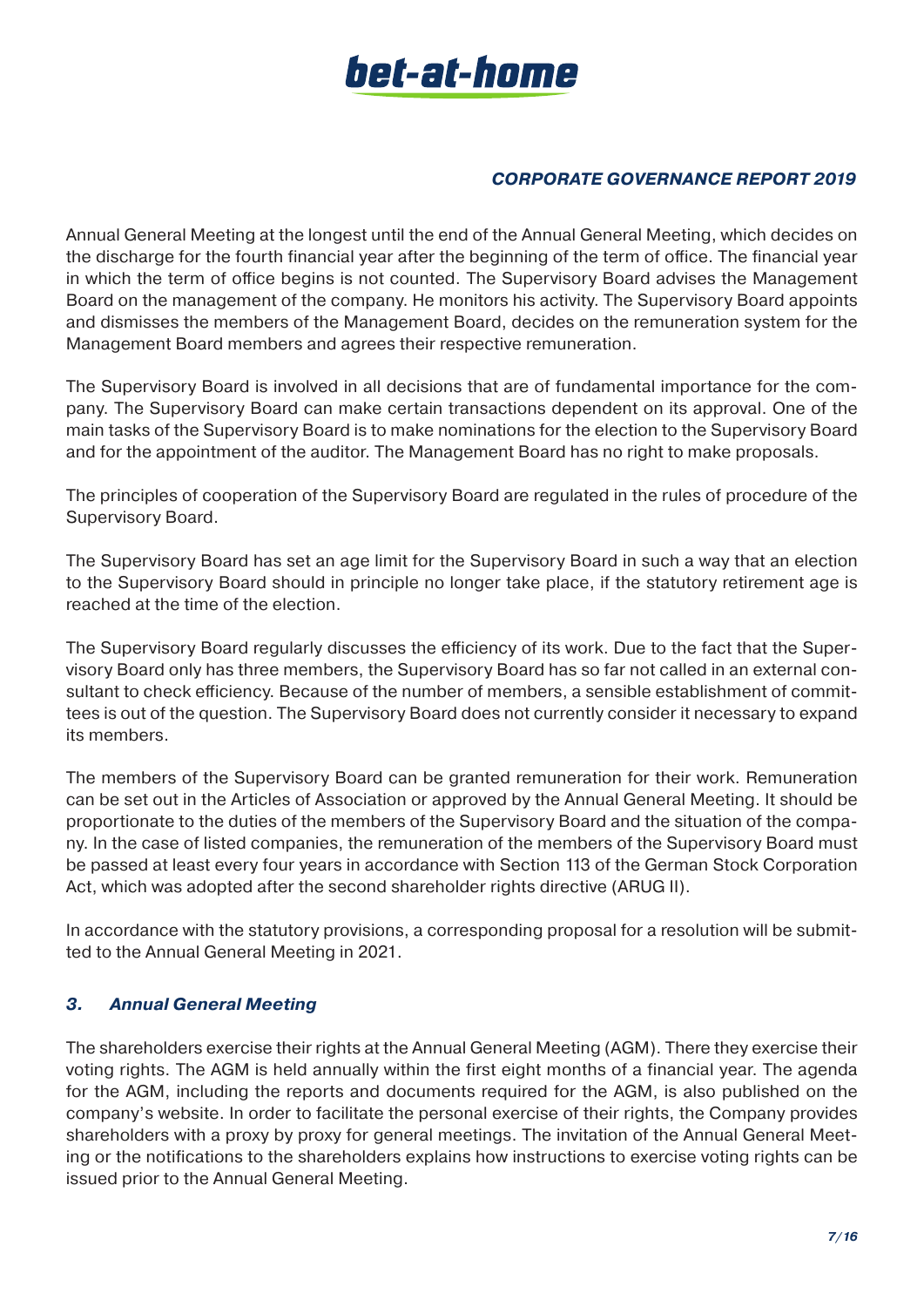

In the cases expressly stipulated in the law and the articles of association, the general meeting decides, in particular, on

- the appointment of the members of the supervisory board, insofar as they are not to be sent to the supervisory board or to be elected as members of the supervisory board of employees in accordance with the Co-Determination Act, the Co-Determination Supplement Act, the Third Participation Act or the Act on Employee Participation in a Cross-Border Merger;
- the use of retained earnings
- the remuneration system and remuneration report for members of the Management Board and the Supervisory Board of the listed company;
- the discharge of the members of the Management Board and the Supervisory Board;
- the appointment of the auditor:
- amendments to the articles of association;
- capital raising and capital reduction measures;
- the appointment of auditors to check processes during the establishment or the management;
- the liquidation of the company.

The Annual General Meeting can only decide on management issues if the Management Board requests it.

#### *4. Disclosures on Corporate Governance practises*

Values that are anchored in legal regulations as well as internal guidelines and organizational instructions are essential to the management culture of the company and its subsidiaries. Of particular importance are concepts that, on the one hand, consider the interests of making a profit. On the other hand, a serious and extensive customer protection, especially protection of minors and prevention are of great importance.

This is the basis of the common understanding between the management and staff to combine lasting growth with financial success and, at the same time, to take effective measures to prevent the negative impact of the services provided.

To achieve this objective, all staff must be aware of these demands and be willing and able to take responsibility for them. Taking one's own responsibility and initiative presumes an understanding of the company's strategy. This is why the management regularly informs the staff about the company's objectives, current business development, market and its competition. Efficient management and cooperation therefore hinge on clearly defined company structures, areas of responsibility and workflows. In conjunction with defined yet ever improving processes, this structure makes it possible to align management activities to the company's objectives and to check on a regular basis whether those objectives have been achieved.

Particular importance is attached in this respect to the motivation and appreciation of the company's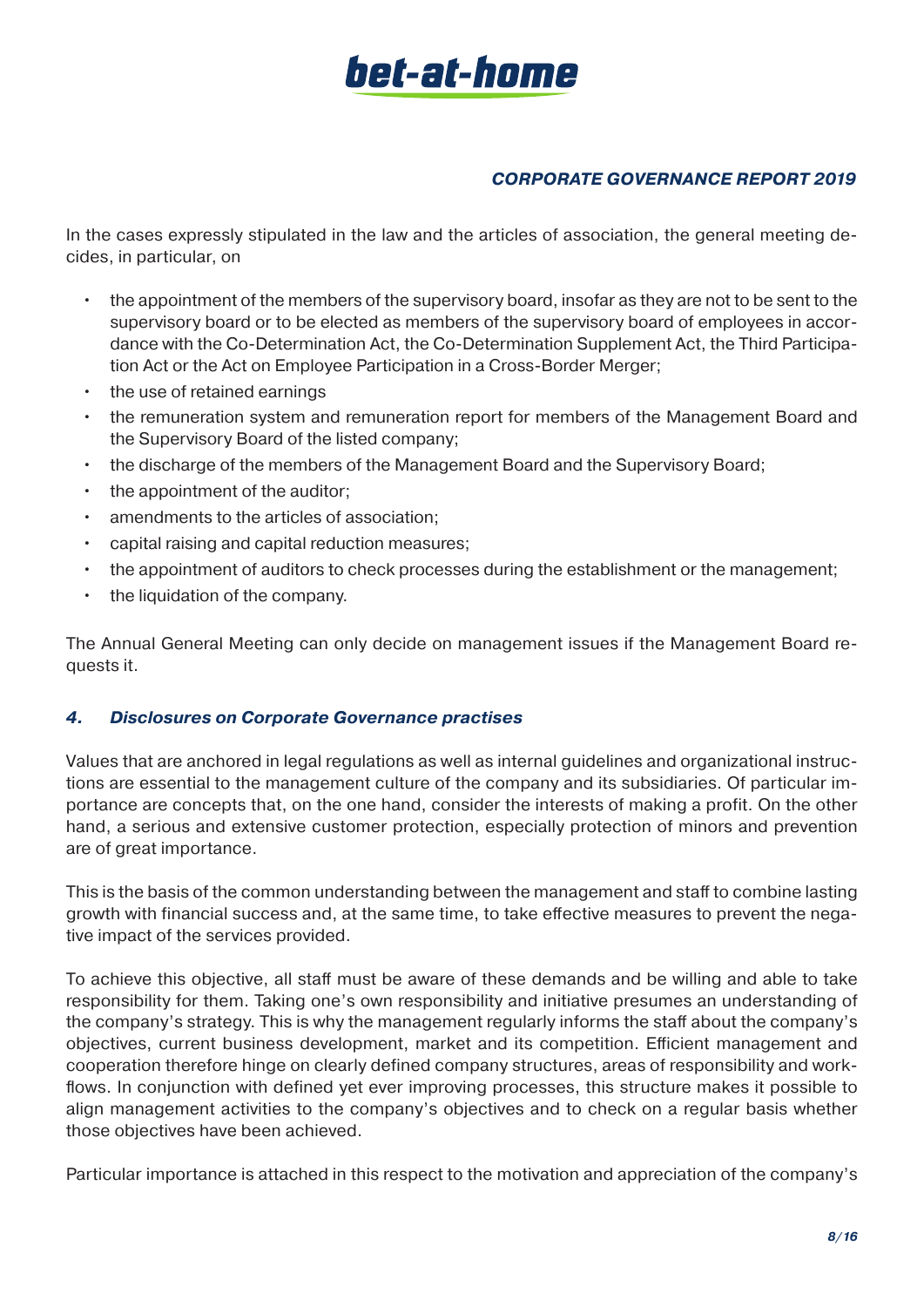

staff since high commitment, productivity and efficiency can only be achieved in a positively experienced work environment where people closely identify with the company and its objectives.

# *5. Sustainability*

As part of ensuring sustainability in our corporate development, we regularly review our position on the environment social governance ("ESG").

As a provider of online entertainment services, we are not involved in the procurement of industrial raw materials or pre- and finished products. Environmental issues, however, arise in the procurement of our means of production, namely our IT infrastructure. Here we rely on manufacturers or providers, who in turn feel committed to our knowledge of high ESG standards. The locations of bet-at-home.com subsidiaries are all located in EU countries. Insofar, the relevant environmental protection and employment standards apply in all locations of the bet-at-home.com AG Group. The equal treatment of our employees, irrespective of their origin, gender, religion or belief, disability, age or sexual orientation corresponds to a lived corporate culture and expresses itself among other things. This is because employees from a variety of different nations work together successfully and with great collegiality within the bet-at-home.com AG Group. We take account of our social responsibility on the supply side by means of extensive customer protection measures. In particular, the protection of minors and the prevention of gambling addiction are of particular importance. In the field of sports betting, we have implemented mechanisms to ensure the integrity of sport.

Our governance structures are also intended to help prevent corruption and bribery, as well as money laundering, and to ensure data protection and compliance with regulatory requirements.

#### *6. Compliance*

The Management Board must ensure compliance with the statutory provisions and the company's internal guidelines and act to ensure that they are observed by the Group companies. The entrepreneurial actions of the bet-at-home.com AG Group must be based on the legal systems of different countries. This applies in particular to the different legislative conditions for sports betting and gaming, which are embedded in the freedom to provide goods and services guaranteed by European law.

Where state concession procedures are possible in a framework that complies with European law, it is the Group's endeavor to obtain concessions and to permanently fulfill the requisite requirements. In addition, the bet-at-home.com AG Group pays all required taxes and levies on sports betting and gaming, also in countries that want to keep up monopolies therefore limiting private providers.

We expect our staff to conduct themselves ethically and in accordance with the law in their daily business. For precisely as a provider of betting and gaming, maximum integrity is indispensable in our highly regulated markets in order to justify the trust instilled in us by the authorities and, above all, by our customers.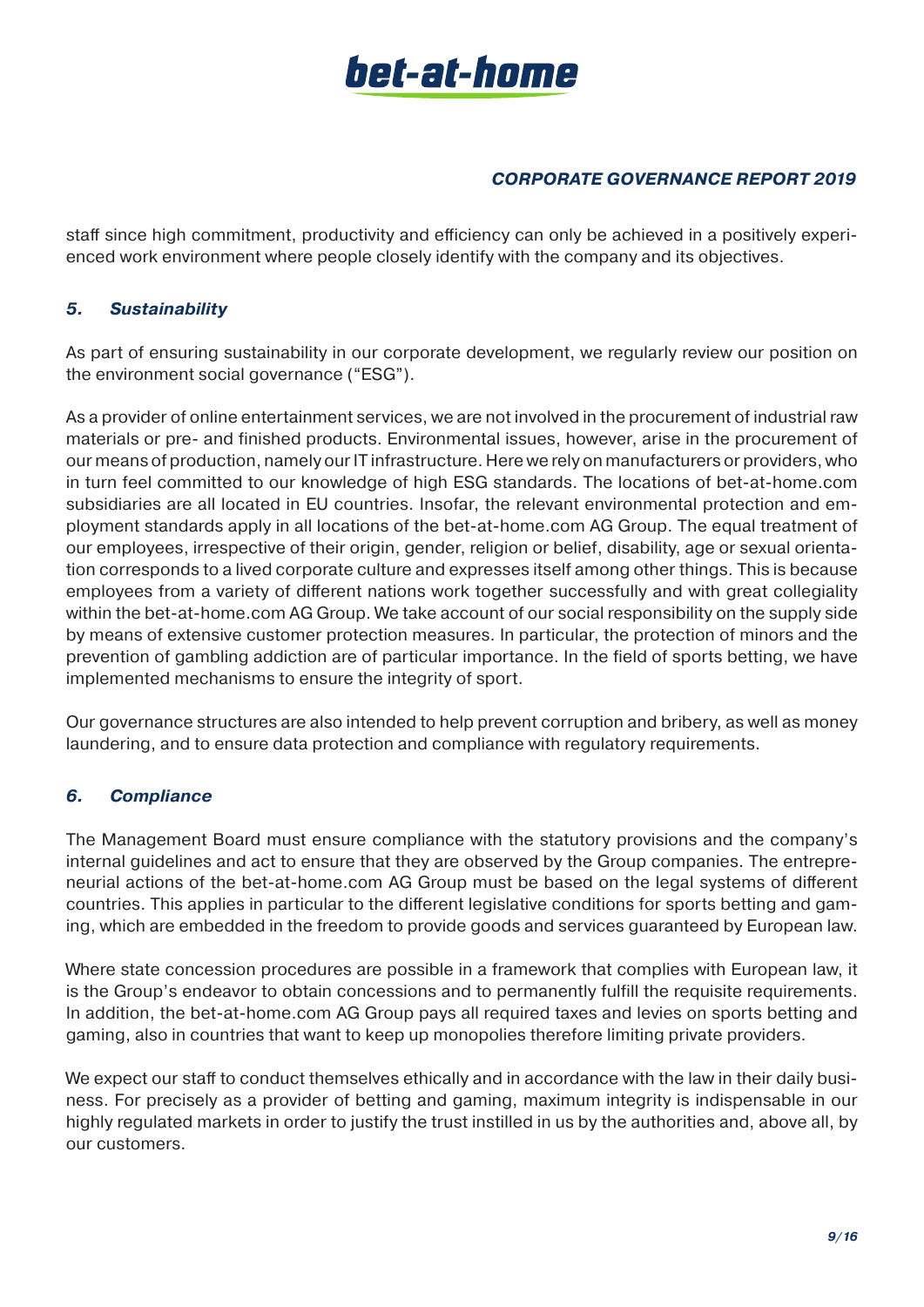

In training sessions conducted with the assistance of the respective compliance officers, our staff are familiarised with the relevant codes of conduct as well as the laws and regulations. Our employees have the opportunity and are requested - on request also protected - to give indications of possible legal violations in the companies of the bet-at-home.com AG Group.

Against the background of the stock market listing of the bet-at-home.com AG shares, ensuring market integrity is an essential component of our compliance structure. This includes processes for identifying insider information across the Group and dealing with them in a legally compliant manner, as well as informing our employees about their duties and obligations in this context.

# *7. Accounting*

The consolidated financial statements of bet-at-home.com AG are prepared in accordance with the International Accounting Standards (IAS) and International Financial Reporting Standards (IFRS), by taking account of the interpretations of the Standing Interpretations Committee (SIC) and the International Financial Reporting Interpretations Committee (IFRIC).

The separate financial statement for the AG is prepared in accordance with the provisions of the German Commercial Code.

Financial reports and interim financial reports (e.g. half-year reports) are published within the statutory deadlines and in accordance with the regulations for the Prime Standard segment of the Frankfurt Stock Exchange.

#### *8. Transparency*

Our shareholders are informed, in particular, in the annual report and by the publication of important information as well as current corporate news on significant events within the company and the Group.

Dealing with substantial information refers in particular to Regulation (EU) No 596/2014 (Market Abuse Regulation) for the publication of insider information, lists of insiders and transactions of executives (Directors' Dealings).

#### *9. Equal participation of men and women*

The Act for the equal participation of women and men in leadership positions in the private sector and the public sector applies since 1 May 2015. Section 111 (5) AktG states that the Supervisory Boards of companies that are listed or subject to co-determination must specify the target percentages of women on the Supervisory Board and Management Board. In Section 76 (4) AktG, the Management Boards of companies that are listed or subject to co-determination must specify the target percentages of women on both executive levels below the Management Board. At the same time, deadlines to attain these objectives shall be defined. These periods of time should not exceed five years.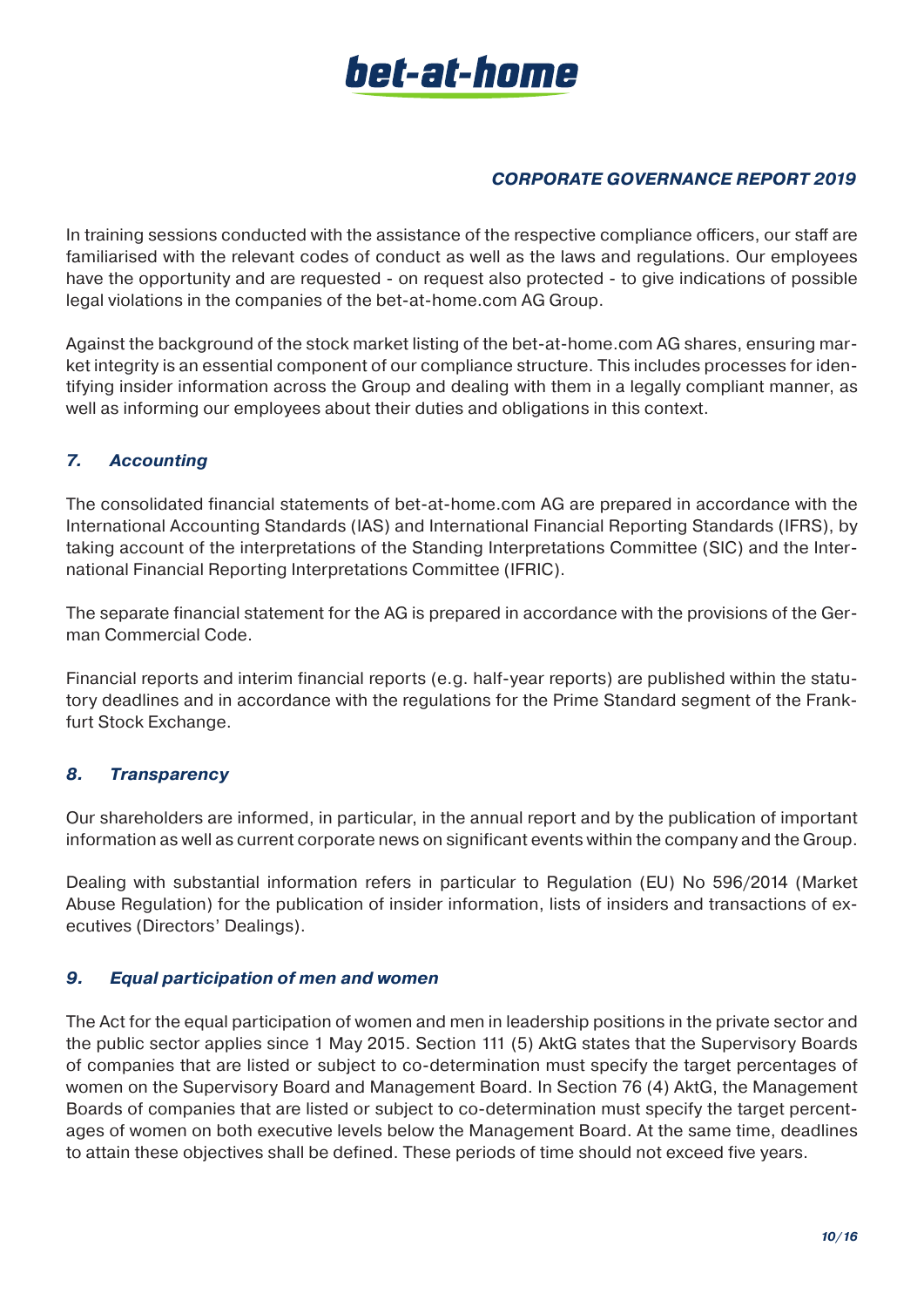

#### *Female representation on the Management Board*

The target for the proportion of women in the Management Board was set at 0.00% in 2017. The deadline for reaching the target size was 31.12.2018. The contracts of the members of the Management Board were subsequently extended and are valid at least until 31.12.2021. Currently, as in 2017, two members of the Management Board are appointed. The board does not include a woman. Achieving a fixed target of > 0.00% by 31.12.2021 would require board members to retire prematurely and instead at least one woman be appointed, or that the board of directors be enlarged and the additional position(s) would be filled by women. At the moment, we are not striving for either, as there is a sufficient, well-rehearsed, experienced and successful management with the current members of the Management Board. Therefore, the Supervisory Board again set the target for the proportion of women in the Management Board at 0.00%. The deadline for reaching the target size was 31.12.2021. A target of 0.00% is permissible if a board is only filled by men whose employment contracts run longer than the deadline for reaching the target size. Currently the target size is reached.

#### *Female representation on the Supervisory Board*

The target percentage of women on the Supervisory Board was defined as one-third. The deadline for the achievement of this objective is 30 June 2022. At the moment the target is achieved.

#### *Female representation on both executive levels below the Management Board*

At the moment, the company has no management levels within the meaning of Section 76 (4) AktG. If the evaluation of the status quo shows that there are no (two) management levels below the Management Board, Section 76 (4) AktG shall be restricted according to current legal assessment. Thereupon, targets will be defined only for existing management levels. In case of missing management levels below the Management Board (e.g. holding companies as the bet-at-home.com AG) there are no obligations in this regard according to current legal assessment. Due to the absence of two management levels below the Management Board no target percentage for women pursuant to 76 (4) AktG was defined. A deadline for the achievement of this target was not defined as well. As soon as a management level below the Management Board is implemented, a target percentage for women pursuant to 76 (4) AktG will be defined. Notwithstanding the above, an evaluation of the situation will take place on 30 June 2022 at the latest.

# *III. DIVERSITY*

#### *1. Supervisory Board*

#### *i) Objectives in the composition of the Supervisory Board*

The company's Supervisory Board consists of three members elected by the shareholders. The Supervisory Board should name concrete objectives for its composition and develop a competence profile for the entire Supervisory Board. In terms of its composition, it should include the company's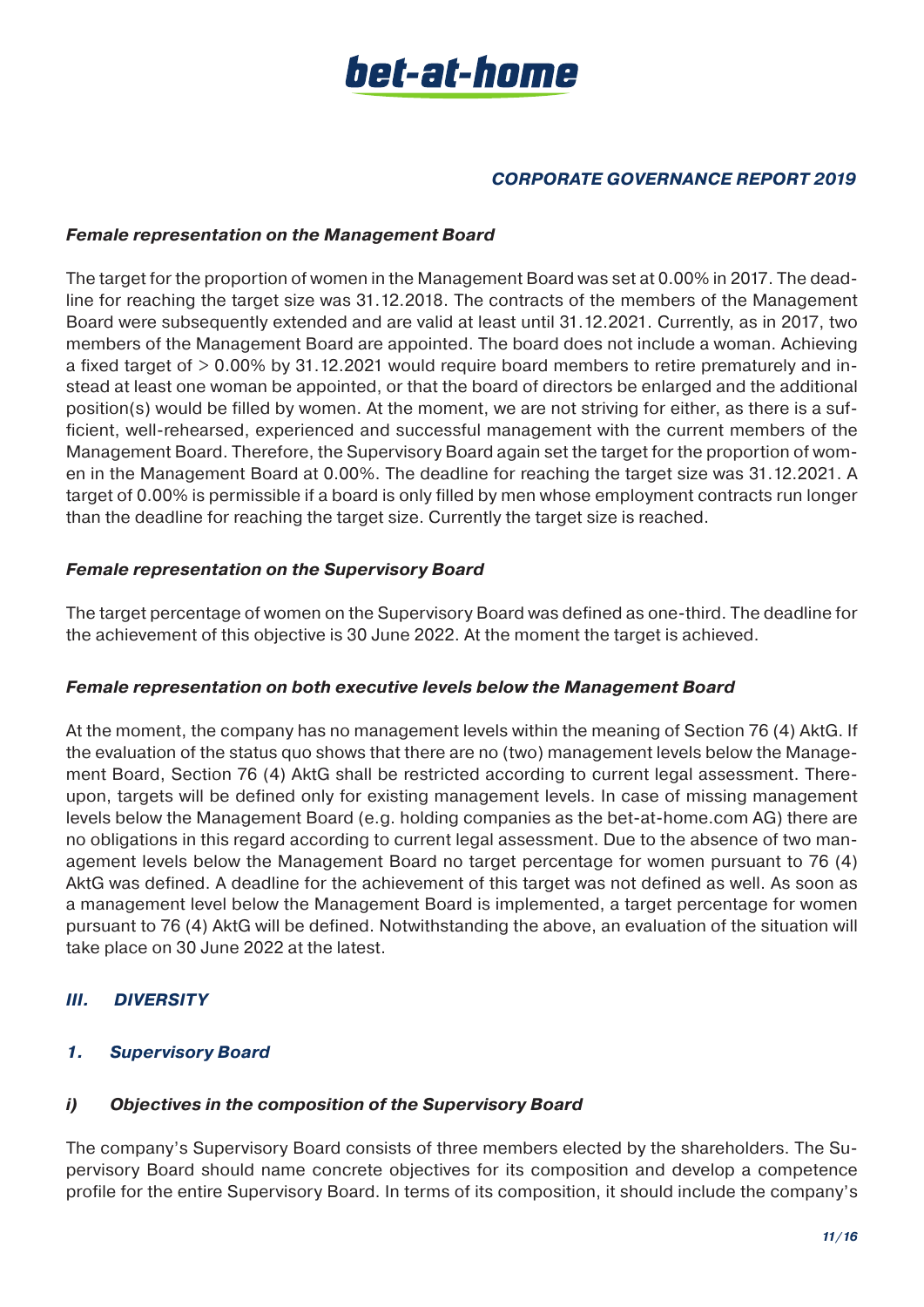

international activities, potential conflicts of interest, the number of independent Supervisory Board members within the meaning of section 5.4.2 of the Code, an age limit to be set for Supervisory Board members and a regular limit on the duration on the Supervisory Board. Diversity includes aspects such as age, gender, educational or professional background.

According to Section 5.4.2 of the Code, the Supervisory Board should have a number of independent members that it considers appropriate. For the purposes of this recommendation, a member of the Supervisory Board is not to be regarded as independent, in particular, if he has a personal or business relationship with the company, its executive bodies, a controlling shareholder or a company affiliated with it, which create a significant and not only temporary conflict of interest. The supervisory board should not have more than two former members of the executive board. Members of the Supervisory Board should not have any board function or advisory duties with major competitors of the company and should not have a personal relationship with a major competitor.

According to the new Code (recommendation C.6 and following), the Supervisory Board should include a number of independent members that it considers appropriate on the shareholder side. The ownership structure should be considered. For the purposes of this recommendation, a member of the Supervisory Board is to be regarded as independent if he is independent of the company and its management board and independent of a controlling shareholder.

More than half of the shareholder representatives should be independent of the company and the board. A member of the Supervisory Board is independent of the company and its board of directors if it has no personal or business relationship with the company or its Management Board, which can create a significant and not only temporary conflict of interest. When assessing whether a member of the Supervisory Board is independent of the company and its Management Board, particular attention should be paid to whether the member of the Supervisory Board himself or a close family member of the member of the Supervisory Board:

- was a member of the company's Board of Directors in the two years prior to the appointment
- currently or in the year up to his appointment directly or as a partner or in a responsible function of a company outside the group or has maintained a significant business relationship with the company or a company dependent on it (e.g. as a customer, supplier, lender or consultant),
- is a close family member of a Management Board member or
- has been a member of the Supervisory Board for more than 12 years.

The supervisory board agrees with the content of the code, according to which, in addition to a balanced professional qualification, there should always be an appropriate internationality and a representation of women on the Supervisory Board.

The composition of the Supervisory Board should therefore consider the fact that the bet-at-home.com AG company is innovative and internationally active and uses modern communication channels on the Internet to provide its services.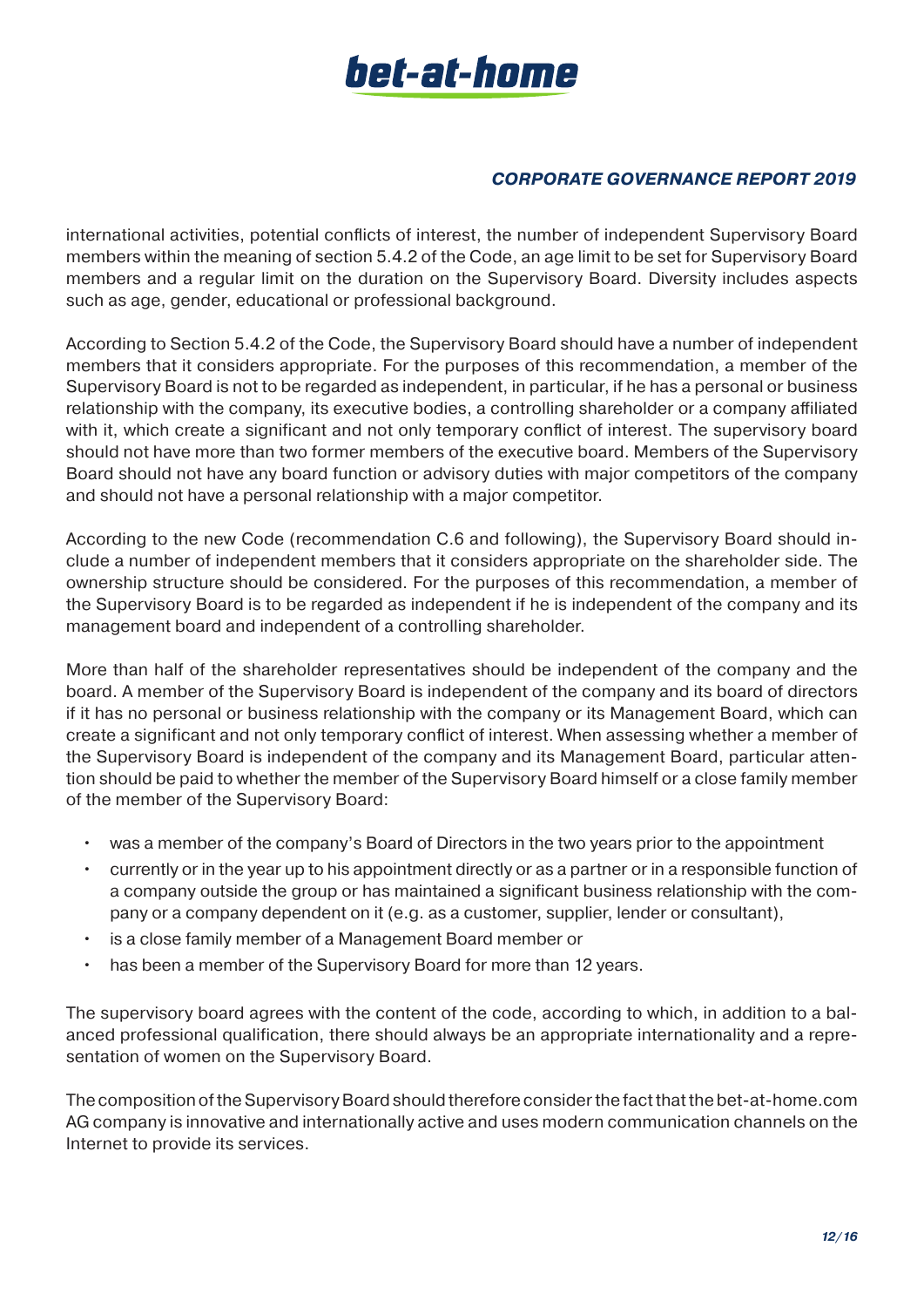# bet-at-home

# *CORPORATE GOVERNANCE REPORT 2019*

However, diversity does not mean that people are only proposed as candidates for the Supervisory Board because he or she has a certain personal characteristic, so that mandatory quotas are not set.

For companies within the meaning of Section 264d HGB, at least one member of the Supervisory Board must have expertise in the areas of accounting or auditing in accordance with the provisions in Section 100 (5) AktG.

On 12 March 2015, the Supervisory Board set the following objectives regarding its composition:

- to consider the international activity of the company and its subsidiaries
- to consider professional/technical expertise and industry knowledge, especially in relation to online betting and gambling
- expertise in accounting or auditing
- at least one independent member within the meaning of the current recommendations of the Code
- prevention of conflicts of interest
- availability and commitment
- maximum of three supervisory board positions in non-group companies
- to consider the age limits defined in the rules of procedure of the Supervisory Board
- a one-third ratio of women

The panel's competence profile includes general knowledge of the industry and markets, understanding of the business model and basic knowledge of the (legal) framework conditions, basic compliance, finance and accounting skills, and of course the ability to understand reports and board submissions and to draw their own conclusions, including the ability to assess the validity, cost-effectiveness, appropriateness and legality of the business decisions to be assessed or to check them for plausibility. In addition, the members of the Supervisory Board must individually meet certain minimum personal requirements that are essential for the efficient work of the Supervisory Board, such as time availability, integrity, confidentiality, ability to discuss, interaction and teamwork.

#### *ii) Status of implementation of these objectives in the view of the Supervisory Board*

All relevant professional competences are represented in the Supervisory Board at present. This holds particularly true for the industry-related requirements as well as in respect of accounting and auditing. Comprehensive experience in the international business community is also present, just as are members from different countries.

Members at present:

**• Mr. Martin Arendts,** M.B.L-HSG, lawyer, chairman of the Supervisory Board, is the founder and owner of law firm ARENDTS ANWÄLTE. Specialised in investment law as well as betting and gaming law, he has a high level of expertise not only in issues of company law, capital market law and corporate governance but also in the main legal issues for bet-at-home.com AG Group in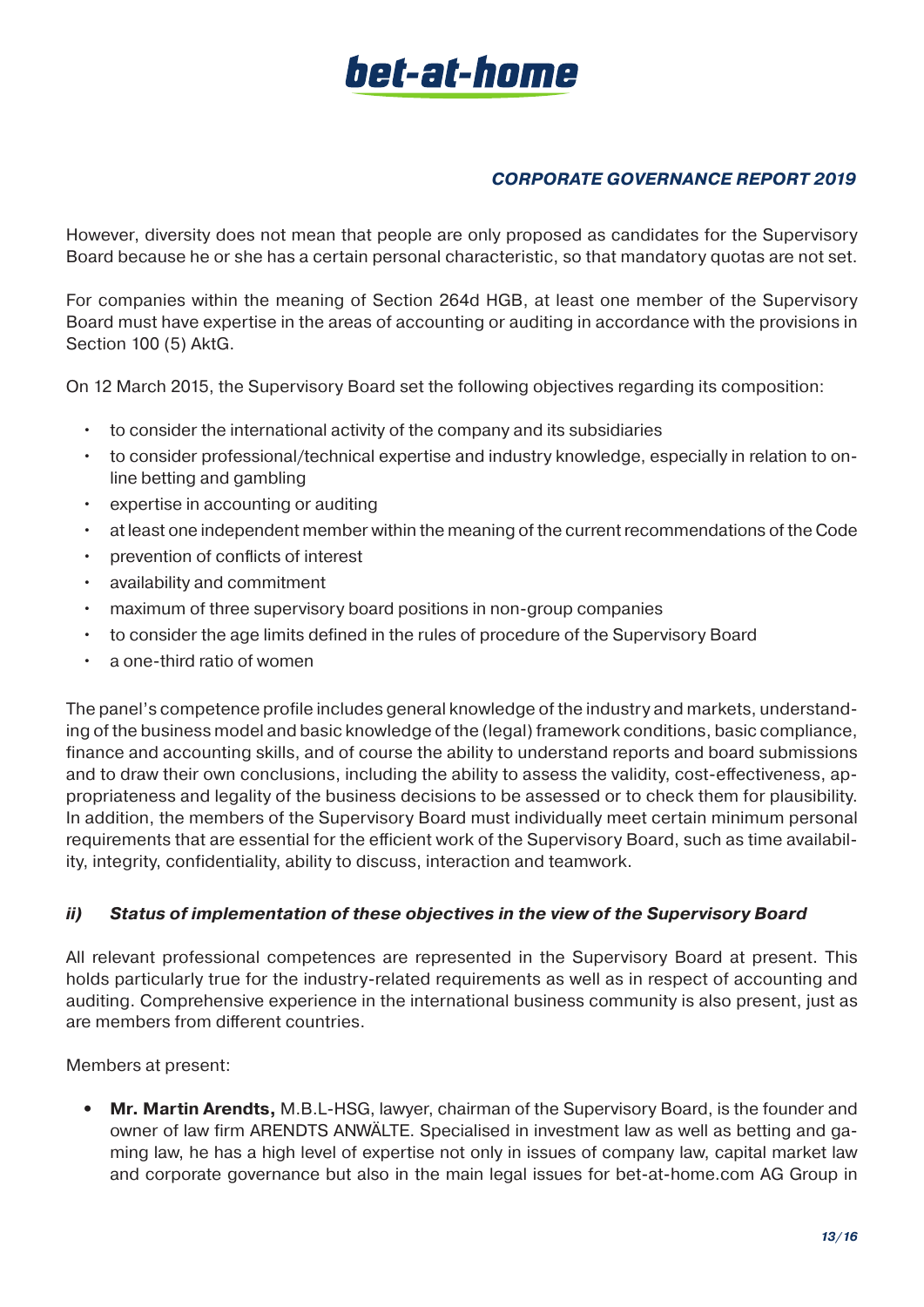

relation to betting and gaming. Mr. Arendts also has expertise in accounting and auditing due to his professional activities. Mr. Arendts has been a member of our Supervisory Board since 13 August 2007.

- **• Ms. Isabelle Andres** is CEO of Karina Square, Paris, France. Ms. Andres is a former CEO of Betclic Everest Group S.A.S. As the parent company of bet-at-home.com AG, Betclic Everest Group S.A.S. pools various betting and gaming activities. Ms. Andres therefore has excellent, relevant market expertise and accounting knowledge. Ms. Andres has been a member of our Supervisory Board since 4 May 2012.
- **• Mr. Jean-Laurent Nabet** was the head of M&A at Vivendi Universal before working as an investment banker for Deutsche Bank in Paris. As investment manager (Head of Investment) for LOV Group Invest S.A.S., Paris, France, Mr. Nabet has excellent, relevant market expertise and knowledge of the entertainment industry as well as investment and internet business. Mr. Nabet has been a member of our Supervisory Board since 31 August 2009.

All members of the Supervisory Board have sufficient time to perform their tasks. None of the members of the Supervisory Board has exceeded the limit of Supervisory Board positions held outside the Group.

Independence within the Supervisory Board has been preserved. In the estimation of the Management Board and Supervisory Board, the members of the Supervisory Board have no personal or business relations with the company, its executive bodies, a controlling shareholder or an enterprise associated with the latter which could cause a substantial and not merely temporary conflict of interests. Mr. Nabet does occupy a position at a firm which (indirectly) holds the majority of the shares in the company. Yet in the estimation of the Management Board and Supervisory Board, this has not created a substantial and not merely temporary conflict of interests as there are no ongoing operational relations between the mentioned firm and the company. If and when any particular business relations arise, any existing conflicts of interest will be addressed through tried and tested procedures, e.g. abstention from voting. In addition, the relations between dominant organisations and the company are governed by the reporting and auditing duties set out in Sections 312 AktG. These audits, especially by the external auditor, have shown that appropriate compensation has been received so far for these business relations.

As far as Mr Arendts has been a member of the Supervisory Board since 13 August 2007 and therefore for almost 12 years, the administration does not believe that Mr Arendts is not independent. Mr. Arendts has always put his competence unselfishly in the service of the company. However, according to the administration, there has been no evidence to date that he did not exercise his office with the requisite practicality, professionalism and vigilance, and the necessary emphasis. There are no commercial relationships between Mr. Arendts and the company anyway.

No former members of the Management Board belong to the Supervisory Board. Nor do the incumbent members of the Supervisory Board hold board positions at or provide advisory services to the company's major competitors.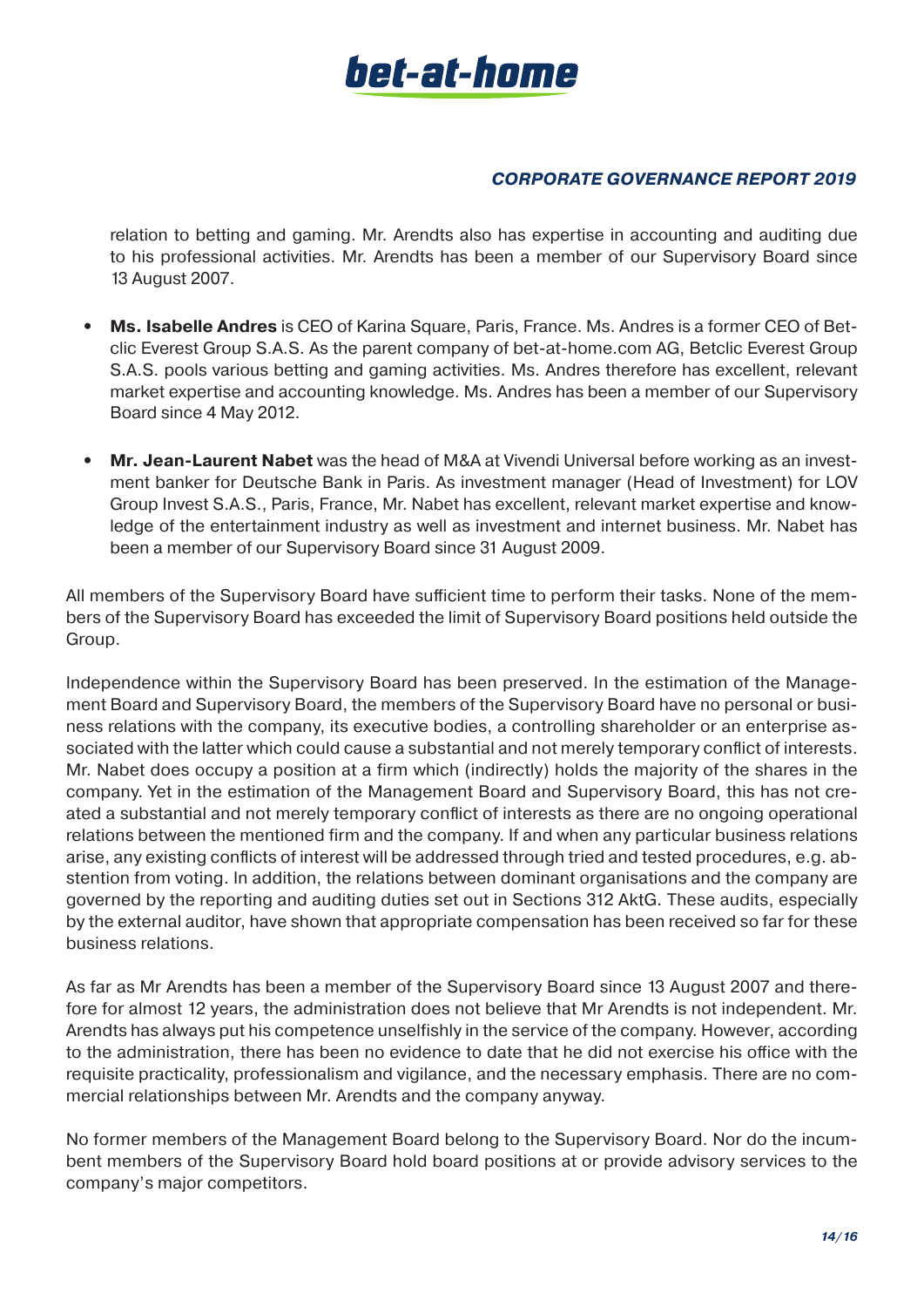

The Supervisory Board will also take the objectives defined for its composition into account to the greatest extent possible in its search for suitable candidates for any premature vacancies on the board and in its nominations for routine elections.

# *2. Management Board / Succession planning*

#### *i) Objectives in the composition of the Management Board*

The composition of the Board of Management also requires the Supervisory Board in accordance with section 5.1.2 of the Corporate Governance Code on diversity. According to section 76 AktG, the board has to run the company under their own responsibility. The aim of the composition of the Management Board must therefore be, while maintaining the efficiency of the staffing, to entrust personalities with the leadership of the company, which meet the necessary professional and personal requirements in the context of collegial cooperation. It should also be borne in mind in this case that bet-at-home.com AG as a holding company has the task of managing its subsidiaries, but does not itself operate activities. At the level of the Management Board, of course, the best business and industry knowledge, including the regulatory framework in the target markets, is indispensable. Since the bet-at-home.com AG Group operates exclusively as an online provider, knowledge in this area is also of paramount importance. As explained above, in the context of the concept of diversity, the Management Board should not be complemented with women until 31 December 2021.

#### *ii) Status of implementation*

The present composition of the Management Board currently reflects the professional and personal requirements that the Supervisory Board is convinced:

Mr. Franz Ömer, one of two members of the Management Board, worked in international consulting for Business Process Reengineering after studying Software Engineering at Softwarepark Hagenberg, Austria. He is the founder of various technology and gaming companies, including bet-at-home.com AG. He has been a member of the bet-at-home.com AG Group's management team since its foundation and has a wealth of experience in online sports betting and online gaming in particular.

Mr. Michael Quatember worked for KPMG Austria in auditing and consulting for eleven years after completing his studies in business administration. From February 2009 to October 2012, he was Head of Finance and Accounting within the bet-at-home.com AG Group. On 1 November 2012, he was appointed to the Management Board. He gained ten years of industry experience in the meantime and additional valuable skills to the Management Board through his previous activities.

#### *iii) Succession planning*

Against the background of the technical and personal requirements for members of the company's Management Board, the Supervisory Board regularly discusses - including with the acting Management Board - which persons (including the acting Management Board members) could be considered